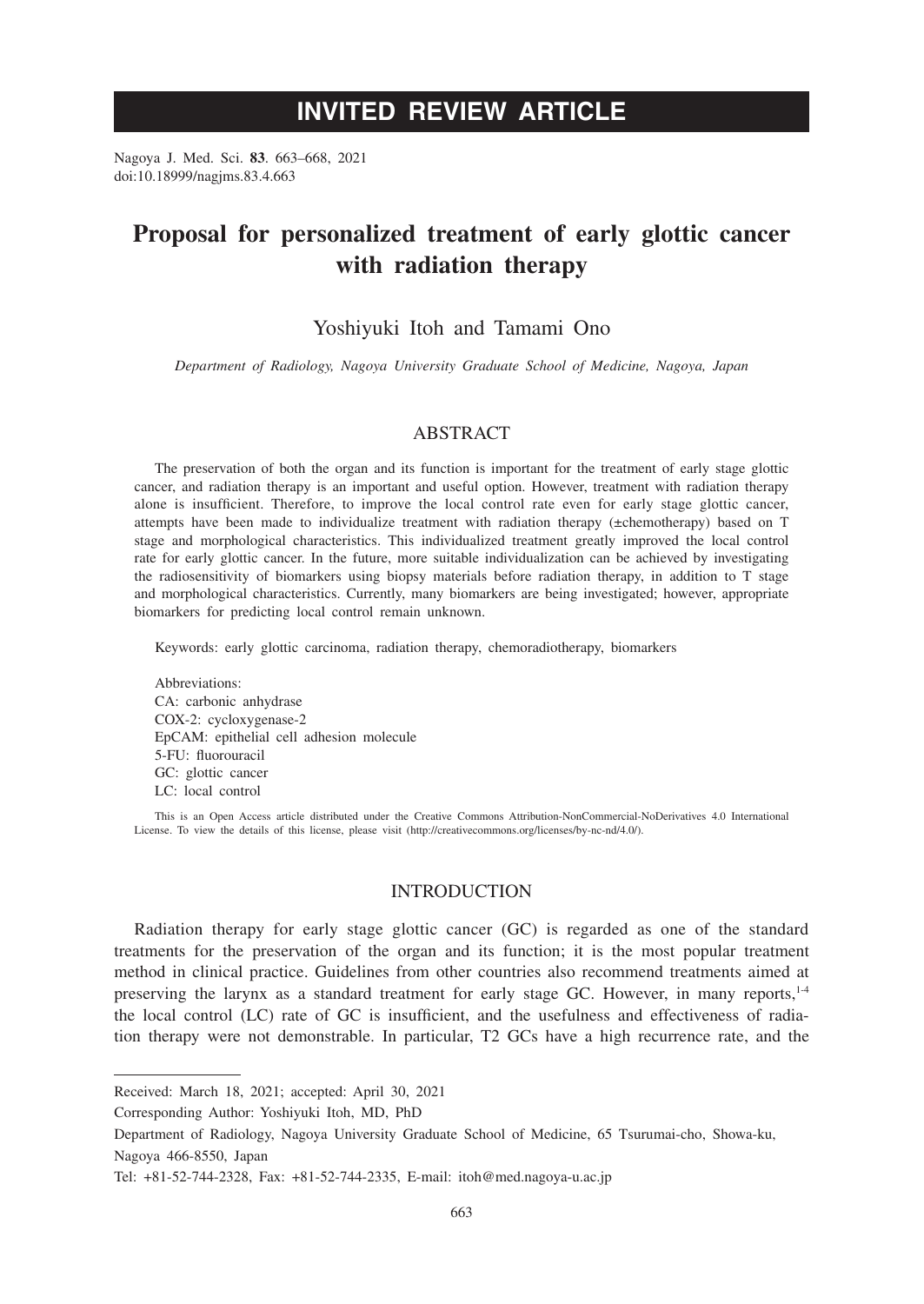laryngeal preservation rate with radiation therapy alone is approximately 65%–80%, although there are variations in reports. The usefulness of radiation therapy in preserving the organ and its functions is far from convincing.

Therefore, for a long time, attempts have been made to improve the LC rate of early stage GC.<sup>5-15</sup> These attempts specifically focused on combining radiation therapy with intravenous chemotherapy and oral anticancer drugs or by increasing the fraction size of radiation (hypofractionation) depending on T stage (T1 or T2) and morphological characteristics (bulky or non-bulky in this study) of the tumor, even in early stage GC. As a result, the LC rate has improved with this personalized treatment.

This study outlines the history of personalized treatments by T stage and morphological characteristics that have been performed so  $far<sup>12,16</sup>$  and aims to personalize the treatment of early stage GC by adding the sensitivity of radiation to biomarkers.

Therefore, we propose a new treatment strategy. The usefulness of multiple biomarkers for radiosensitivity is unknown at this time, with some reports being useful and some not. We must wait for further research results in the future.

## PREVIOUS RESEARCH AND EVALUATION

T2 GC is also an early stage GC, and treatment that preserves the larynx is the first choice. However, the control rate of T2 GC with radiation therapy alone is poor and unsatisfactory. Therefore, to improve the control rate with radiation therapy alone, we initiated treatment with concurrent chemoradiotherapy. The anticancer drug used in this case was a combination of lowdose cisplatin and 5-FU.<sup>5</sup> Since this combination therapy has relatively few side effects and less burden on the kidneys, it can be administered to older people and patients with impaired renal function and is also indicated for patients with esophageal and lung cancers.<sup>16,17</sup> The LC rate of T2 with chemoradiotherapy exceeded 90%, and the laryngeal preservation rate also improved. However, the problem was that the anti-cancer drug was administered via continuous intravenous infusion for 24 hours, and this treatment was originally intended for patients who could be treated in outpatient clinics; thus, for hospitalized patients who wish to stay out on weekends, the catheter remains indwelling. This increases the risk of infection at the catheter insertion site.<sup>5</sup> Although chemoradiotherapy is a useful treatment, it cannot be reported as a treatment that can be performed at any facility as a routine medical care. However, it can be reported that this is a treatment method for early GC that is widely applicable.

Therefore, we conducted a phase I/II clinical trial using the oral anticancer drug S-1, an anticancer drug that can be administered to outpatients, as the chemotherapeutic agent. We planned an administration schedule that would use S-1 as a single agent and that would have the most sensitizing effect on radiation. To determine the recommended dose of S-1, a phase I clinical trial was conducted with postoperative irradiation cases for head and neck cancer,<sup>9</sup> and then a phase II clinical trial was conducted for early GC. To date, no recurrence has been observed in all GC cases treated with this protocol.10,14 In addition, in T2 patients with unfavorable or poor vocal cord mobility, chemoradiation was performed with high-dose cisplatin. No recurrence was observed in patients treated with this treatment either.<sup>12</sup> Aggressive treatment of T2 with simultaneous chemoradiotherapy resulted in an improvement in the outcome of T1 and T2 GCs and the LC rate at Nagoya University Hospital. T1 GCs were previously treated with 70 Gy/35 fractions once,<sup>8</sup> and a control rate exceeding 90% was not obtained. Therefore, we changed to hypofractionation of 2.25 Gy/fraction. The LC rate of T1 GC with hypofractionation exceeded 90% in Japan and other countries.<sup>18,19</sup> The Tokai Study Group for Therapeutic Radiol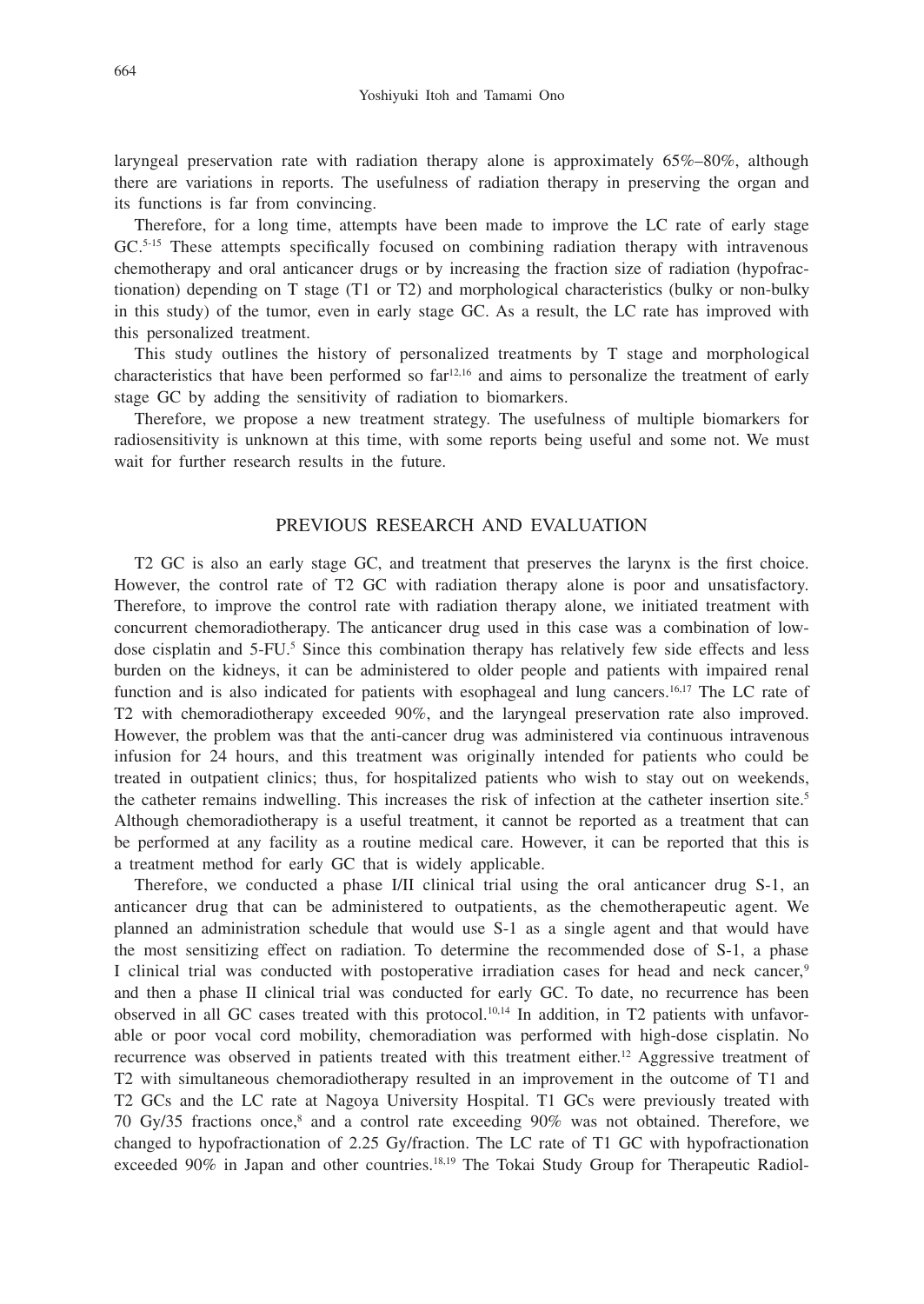ogy and Oncology treated T1 GC with 2.25 Gy at 10 institutions, with 202 patients enrolled. The median follow-up period was 34.2 months. The 2- and 4-year LC rates were 93.8% and 93.1%, respectively.15 Similarly, good results were obtained in the treatment results for T1 GC in multiple centers and with large numbers.

## PERSONALIZED TREATMENT BY T STAGE AND MORPHOLOGICAL CHARACTERISTICS

So far, we have set a policy of individualized treatment of  $GC<sup>12</sup>$  based on T stage and morphological characteristics, and we treated 80 patients from 2007 to 2019 according to this treatment policy.12 The 5-year LC rate of patients who received this treatment was 97.3% (unpublished data). However, patients who could not follow the treatment policy owing to medical problems such as poor renal function or simultaneous multiple cancers or old age and patients who did not agree to the treatment policy did not have a good 5-year LC rate (75.7%, with a significant difference [P=0.02]). Meanwhile, the 5-year LC rate of patients who received chemotherapy was 100% (unpublished data). Therefore, we believe that our personalized treatment strategy based on T stage and morphological characteristics of tumors for early stage GC is appropriate. However, in the future, by making complete use of new biomarkers, more appropriate individualization will be developed, with advance knowledge of radiosensitivity status. A high laryngeal preservation rate and low recurrence rate are expected. For example, the overexpression of cycloxygenase-2 (COX-2), p53, epithelial cell adhesion molecule (EpCAM), hypoxia inducible factor  $1\alpha$  subunit, and carbonic anhydrase IX has been reported as a risk factor for a high local recurrence rate, and a high total microvessel perimeter per tumor area was a predictor of 337 optimized radiation therapy strategies for early  $GC^{20-23}$  However, in a recent systematic review, EGFR and P53 could not predict LC after radiation therapy, $24$  and other clusters of markers (markers involved in angiogenesis and hypoxia, apoptosis markers, cell cycle markers, COX-2, and DNA properties) also did not provide evidence for the prediction of LC after radiation therapy. In addition, according to an ancillary study of a multi-institutional randomized phase III trial of accelerated fractionation versus standard fractionation radiation therapy for T1-2N0M0 GC (JCOG0701), it could not be concluded whether EpCAM, p16, and p53 were prognostic factors for early stage GC after primary radiation therapy.<sup>25,26</sup>

The usefulness of biomarkers for radiosensitivity has not yet been concluded; thus, we must wait for the results of future research on how to proceed. However, treatment results have improved owing to the personalized treatment strategy based on T stage and morphological characteristics being performed at the Nagoya University Hospital.<sup>12</sup>

Here, we propose a new treatment strategy that considers biomarkers in addition to individualized treatment for T1-T2 early stage GC at Nagoya University Hospital. Fig. 1 shows the proposed personalized treatment strategy for early stage GC.

In addition to confirming the histological diagnosis with biopsy and histology in advance, the presence or absence of radiosensitivity is confirmed, and treatment methods were sorted based on sensitivity. In a T1 tumor, if radiosensitivity is confirmed, irradiation with 63 Gy in 28 fractions (2.25 Gy/fraction) is recommended for radiation alone. If the tumor is not radiosensitive, laryngeal preservation by surgery or laser therapy is recommended rather than radiation therapy. If surgery or laser therapy is not desirable, radiation therapy in combination with anticancer drugs should be considered. So far, no recurrence has been reported after the simultaneous treatment with S-1 and radiation has been observed for 11 years, and it is unlikely that there were no radiation-resistant tumors among the registered cases. It is judged that the radiation therapy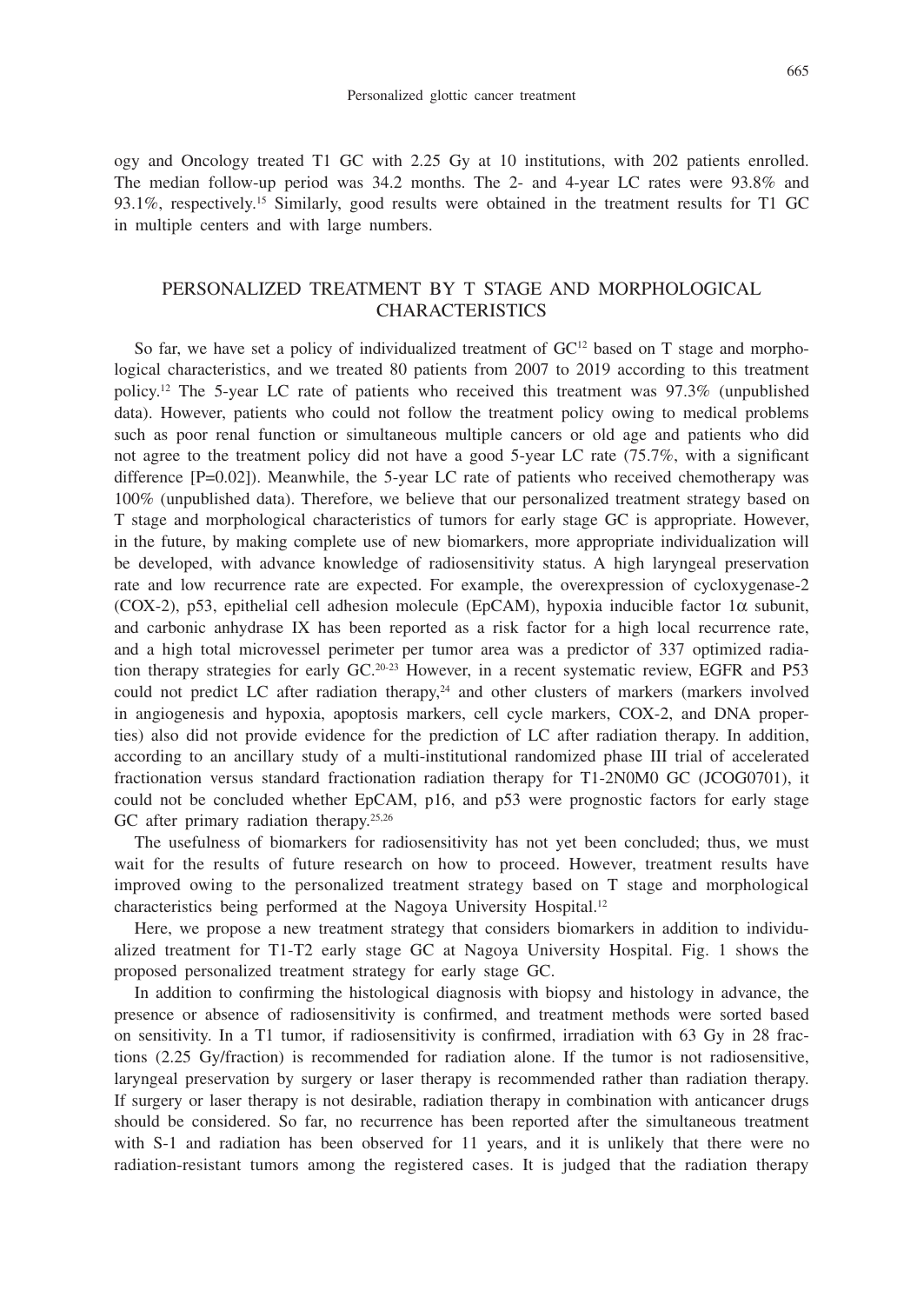

**Fig. 1** The personalized treatment strategy proposal of radiation therapy for T1-2 glottic cancer based on both radiosensitivity and morphological characteristics

RT: radiotherapy Gy: gray fr: fraction CCRT: concurrent chemoradiotherapy CDDP: cisplatin

regimen might have overcame the radiation resistance. Chemoradiotherapy with S-1 (60 Gy in 30 fractions at 2 Gy/fraction)10,12,14 or 2.25 Gy/fraction with a total dose of 52.25 Gy/25 fractions with short-term fractionated irradiation,<sup>13</sup> which is currently being administered in clinical trials, may be used. Combination therapy with short-term irradiation has a shorter treatment period and lower medical costs than the conventional irradiation alone with 70 Gy/35 fractions. For T2 GC, 2.25 or 2.4 Gy/fraction<sup>26</sup> radiation alone is recommended, except in a bulky tumor in which radiosensitivity is unlikely. For bulky tumors, simultaneous doses of S-1 and 2.25 Gy/fraction, and for unfavorable or poor vocal cord mobility, high doses of cisplatin and radiation (70 Gy/35 fractions) are recommended. If the tumor is radiation resistant, laryngeal preservation by surgery may be performed, and depending on the size and spread of the tumor lesion, partial resection may be difficult even for T2 GCs, and laryngectomy may be performed. High doses of cisplatin and radiation (70 Gy/35 fractions) are also indicated if laryngeal preservation is strongly desired.

#### **CONCLUSION**

Individualized treatment is required to improve LC centered on radiation therapy for early stage GC. Depending on biomarkers, tumor stage, and morphological characteristics, it is speculated that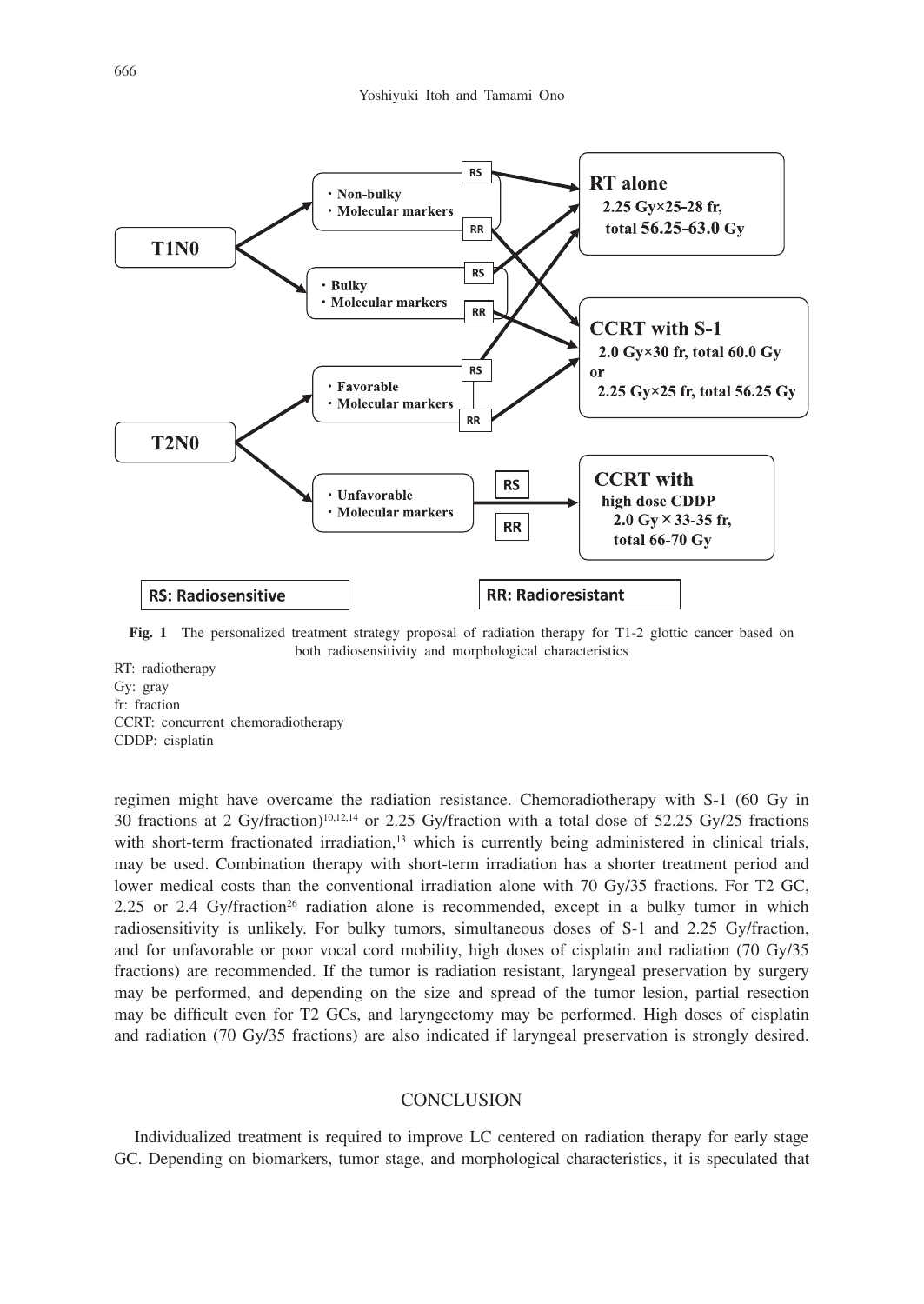a more appropriate individualized treatment can be achieved by determining the radiosensitivity status. Meanwhile, further research is required.

## ACKNOWLEDGMENTS

This research was conducted with the cooperation of many researchers. We would like to express our sincere gratitude to each researcher.

## CONFLICTS OF INTEREST

The authors declare that we have no competing interests.

#### **REFERENCES**

- 1 Mendenhall WM, Werning JW, Hinerman RW, Amdur RJ, Villaret DB. Management of T1-T2 glottic carcinomas. *Cancer*. 2004;100:1786–1792. doi:10.1002/cncr.20181.
- 2 Mendenhall WM, Mancuso AA, Amdur RJ, Werning JW. Laryngeal Cancer. In: *Perez and Brady's Principles and Practice of Radiation Oncology*. 6th ed. Halperin EC, Perez CA and Brady LW Eds. Philadelphia: Lippincott William & Wilkins; 2013:850–868.
- 3 Frata P, Cellai E, Magrini SM, et al. Radical radiotherapy for early glottic cancer: results in a series of 1087 patients from two Italian radiation oncology centers. II. The case of T2N0 disease. *Int J Radiat Oncol Biol Phys*. 2005;63:1387–1394. doi:10.1016/j.ijrobp.2005.05.013.
- 4 Eskiizmir G, Baskın Y, Yalçın F, Ellidokuz H, Ferris RL. Risk factors for radiation failure in early-stage glottic carcinoma: a systematic review and meta-analysis. *Oral Oncol*. 2016;62:90–100. doi:10.1016/j. oraloncology.2016.10.0131.
- 5 Itoh Y, Fuwa N. Retrospective analysis. Concurrent chemoradiotherapy using protracted continuous infusion of low-dose cisplatin and 5-fluorouracil for T2N0 glottic cancer. *Radiat Med*. 2006;24(4):277–281. doi:10.1007/s11604-005-1517-1.
- 6 Itoh Y, Hirasawa N, Naganawa S, et al. Combined chemoradiotherapy for early glottic cancer in clinical practice in Japan: analysis of 10 institutions. *Anticancer Res*. 2010;30:5181–5184.
- 7 Hirasawa N, Itoh Y, Ishihara S, et al. Radiotherapy with or without chemotherapy for patients with T1-T2 glottic carcinoma. a retrospective analysis. *Head Neck Oncol*. 2010;2:20. doi:10.1186/1758-3284-2-20.
- 8 Hirasawa N, Itoh Y, Naganawa S, et al. Multi-institutional analysis of early glottic cancer from 2000 to 2005. *Radiat Oncol*. 2012;7:122. doi:10.1186/1748-717X-7-122.
- 9 Fujimoto Y, Kato S, Itoh Y, Naganawa S, Nakashima T. A phase I study of concurrent chemoradiotherapy using oral S-1 for head and neck cancer. *Anticancer Res*. 2014;34(1):209–213.
- 10 Kimura K, Itoh Y, Okada T, et al. Critical evaluation of a prospective study of concurrent chemoradiotherapy with S-1 for early glottic carcinoma. *Anticancer Res*. 2015;35(4):2385–2390.
- 11 Itoh Y, Kubota S, Kawamura M et al. A multicenter survey of stage T1 glottic cancer treated with radiotherapy delivered in 2.25-Gy fractions in clinical practice: an initial 5-year analysis. *Nagoya J Med Sci*. 2016;78:399–406. doi:10.18999/nagjms.78.4.399.
- 12 Kimura K, Itoh Y, Okada T, et al. Optimized treatment strategy of radiotherapy for early glottic squamous cell carcinomas: an initial analysis. *Nagoya J Med Sci*. 2017;79(3):331–338. doi:10.18999/nagjms.79.3.331.
- 13 Kimura K, Itoh Y, Okada T, et al. Study protocol: prospective study of concurrent chemoradiotherapy with S-1 and hypofractionated radiotherapy for outpatients with early glottic squamous cell carcinomas. *Asian Pac J Cancer Prev*. 2018;19:195–1199. doi:10.22032/APJCP.2018.19.5.1195.
- 14 Takase Y, Itoh Y, Ohtakara K, et al. Early glottic cancer treatment with concurrent chemoradiotherapy with once-daily orally administered S-1. *Nagoya J Med Sci*. 2021;83:251–258. doi:10.18999/nagjms.83.2.251.
- 15 Oie Y, Itoh Y, Kawamura M, et al. Clinical results of T1 glottic cancer treated with radiotherapy using 2.25 Gy per fractions: a multicenter survey in clinical practice. *Int J Radiat Oncol Biol Phys*. 2019;105:E366– E367.
- 16 Itoh Y, Fuwa N, Matsumoto A, Asano A, Sasaoka M. Concurrent chemoradiotherapy using protracted